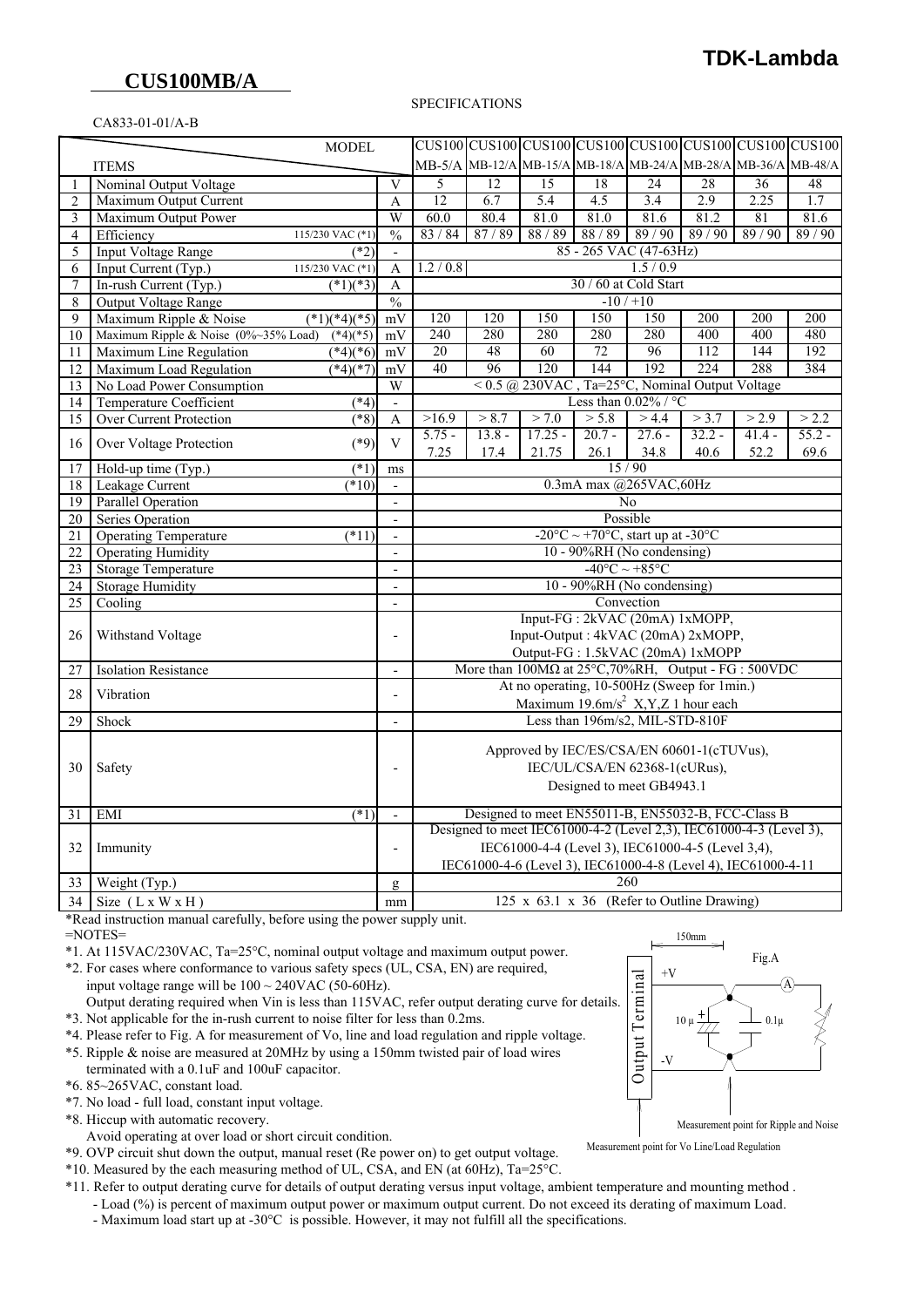OUTPUT DERATING

CA833-01-02/A-A

### **OUTPUT DERATING VERSUS OPERATING AMBIENT TEMPERATURE (Ta)**

#### **1. CUS100MB-5/A**



**2. CUS100MB-12/A, -15/A, -18/A, -24/A, -28/A, -36/A, -48/A**